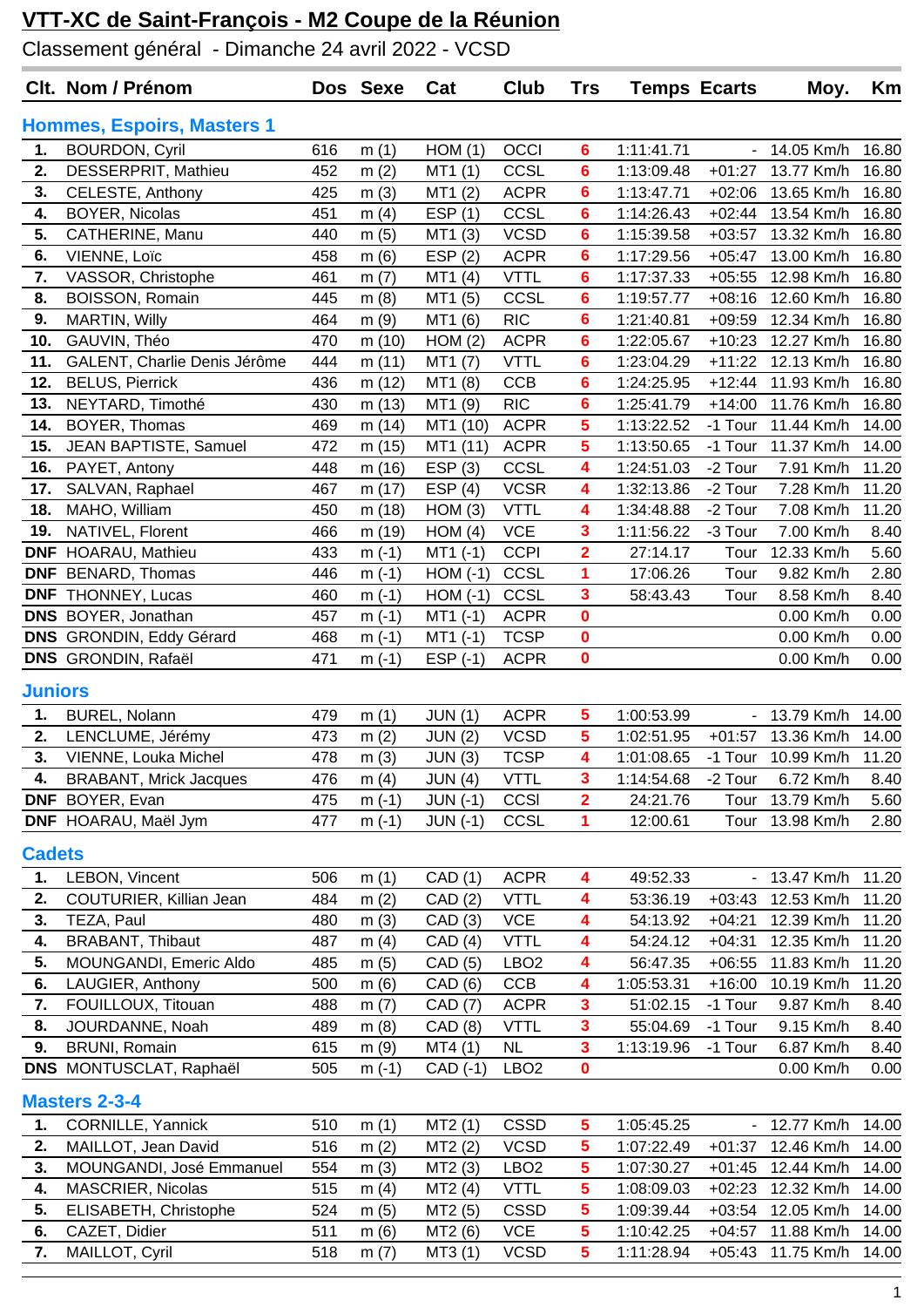Classement général - Dimanche 24 avril 2022 - VCSD

|                                                                               | Clt. Nom / Prénom                    |     | Dos Sexe     | Cat              | Club             | <b>Trs</b>              | <b>Temps Ecarts</b>      |                          | Moy.                     | Km             |
|-------------------------------------------------------------------------------|--------------------------------------|-----|--------------|------------------|------------------|-------------------------|--------------------------|--------------------------|--------------------------|----------------|
| 8.                                                                            | GRONDIN, Jean Michel                 | 548 | m(8)         | MT3(2)           | <b>VCE</b>       | 5                       | 1:13:07.68               | $+07:22$                 | 11.48 Km/h               | 14.00          |
| 9.                                                                            | CASTETS, Frédéric                    | 546 | m(9)         | MT2 (7)          | LBO <sub>2</sub> | 5                       | 1:13:26.06               | $+07:40$                 | 11.43 Km/h               | 14.00          |
| 10.                                                                           | SIPILI, Yann                         | 522 | m(10)        | MT2 (8)          | <b>VTTL</b>      | 5                       | 1:15:17.65               | $+09:32$                 | 11.15 Km/h               | 14.00          |
| 11.                                                                           | <b>BRABANT, Dominique</b>            | 527 | m (11)       | MT3 (3)          | <b>VTTL</b>      | 5                       | 1:15:31.12               | $+09:45$                 | 11.12 Km/h               | 14.00          |
| 12.                                                                           | MAILLY, Daniel                       | 530 | m (12)       | MT3 (4)          | <b>RIC</b>       | $\overline{\mathbf{5}}$ | 1:16:17.83               | $+10:32$                 | 11.00 Km/h               | 14.00          |
| 13.                                                                           | LAURET, Mickaël                      | 552 | m(13)        | MT2 (9)          | CCSL             | 5                       | 1:16:30.19               | $+10:44$                 | 10.98 Km/h               | 14.00          |
| 14.                                                                           | <b>GENESTE, Pierre</b>               | 556 | m (14)       | MT2 (10)         | <b>ACPR</b>      | 5                       | 1:21:05.04               | $+15:19$                 | 10.35 Km/h               | 14.00          |
| 15.                                                                           | NARAYANIN RAMAYE, Bernard            | 533 | m (15)       | MT3 (5)          | <b>ACPR</b>      | 4                       | 1:13:03.54               | -1 Tour                  | 9.19 Km/h                | 11.20          |
| 16.                                                                           | GOURIET, Frédéric                    | 538 | m (16)       | MT3 (6)          | <b>ACPR</b>      | 4                       | 1:13:43.75               | -1 Tour                  | 9.11 Km/h                | 11.20          |
| 17.                                                                           | TECHER, Philippe                     | 534 | m (17)       | MT4(1)           | <b>VCSD</b>      | 4                       | 1:20:37.36               | -1 Tour                  | 8.33 Km/h                | 11.20          |
| <b>DNF</b>                                                                    | CADINOT, Eric                        | 531 | $m(-1)$      | $MT3$ (-1)       | <b>VTTL</b>      | 1                       | 15:56.67                 | Tour                     | 10.53 Km/h               | 2.80           |
| <b>DNF</b>                                                                    | CHAUSSALET, Daniel                   | 535 | $m(-1)$      | $MT4(-1)$        | <b>ACPR</b>      | 1                       | 21:31.84                 | Tour                     | 7.80 Km/h                | 2.80           |
| <b>DNF</b>                                                                    | <b>TECHER, Gilles</b>                | 540 | $m(-1)$      | $MT2$ (-1)       | <b>TCSP</b>      | 3                       | 49:25.80                 | Tour                     | 10.19 Km/h               | 8.40           |
|                                                                               | <b>DNS</b> BUREL, Georget            | 539 | $m(-1)$      | $MT2$ (-1)       | <b>ACPR</b>      | $\mathbf 0$             |                          |                          | 0.00 Km/h                | 0.00           |
|                                                                               | <b>DNS</b> MONTUSCLAT, Alexandro     | 553 | $m(-1)$      | $MT2$ (-1)       | LBO <sub>2</sub> | $\mathbf 0$             |                          |                          | 0.00 Km/h                | 0.00           |
|                                                                               | <b>DNS</b> VIENNE, Fabrice           | 557 | $m(-1)$      | $MT2$ (-1)       | <b>ACPR</b>      | $\mathbf 0$             |                          |                          | 0.00 Km/h                | 0.00           |
|                                                                               |                                      |     |              |                  |                  |                         |                          |                          |                          |                |
| <b>Minimes</b>                                                                |                                      |     |              |                  |                  |                         |                          |                          |                          |                |
| 1.                                                                            | BEGUE, Benjamin                      | 565 | m(1)         | MIN(1)           | <b>CCB</b>       | $\overline{\mathbf{2}}$ | 25:46.26                 | $\overline{\phantom{a}}$ | 13.03 Km/h               | 5.60           |
| 2.                                                                            | HUET, Mathéo                         | 563 | m(2)         | MIN(2)           | <b>VCSJ</b>      | $\overline{\mathbf{2}}$ | 26:47.76                 | $+01:01$                 | 12.53 Km/h               | 5.60           |
| 3.                                                                            | METRO, Stanislas François            | 566 | m(3)         | MIN(3)           | <b>VCSJ</b>      | $\overline{\mathbf{2}}$ | 27:33.44                 | $+01:47$                 | 12.19 Km/h               | 5.60           |
| 4.                                                                            | JUIGNIER, Maxime                     | 568 | m(4)         | MIN(4)           | <b>VCSD</b>      | $\overline{\mathbf{2}}$ | 28:03.20                 | $+02:16$                 | 11.97 Km/h               | 5.60           |
| 5.                                                                            | GONZALEZ, Thimoté                    | 571 | m(5)         | MIN(5)           | <b>VTTL</b>      | $\overline{\mathbf{2}}$ | 28:23.43                 | $+02:37$                 | 11.83 Km/h               | 5.60           |
| 6.                                                                            | VASSOR, Damien                       | 569 | m(6)         | MIN(6)           | <b>VTTL</b>      | $\overline{2}$          | 28:31.40                 | $+02:45$                 | 11.77 Km/h               | 5.60           |
| 7.                                                                            | PERFILLON, Jules                     | 577 | m(7)         | MIN (7)          | <b>ACPR</b>      | $\overline{\mathbf{2}}$ | 34:47.88                 | $+09:01$                 | 9.65 Km/h                | 5.60           |
| 8.                                                                            | MOUNIAMA, Raphaël                    | 575 | m(8)         | MIN(8)           | <b>VCSD</b>      | $\overline{\mathbf{2}}$ | 37:28.50                 | $+11:42$                 | 8.96 Km/h                | 5.60           |
| 9.                                                                            | CASTETS, Yann                        | 574 | m(9)         | MIN (9)          | LBO <sub>2</sub> | $\overline{\mathbf{2}}$ | 43:31.97                 | $+17:45$                 | 7.71 Km/h                | 5.60           |
| 10.                                                                           | LEGROS, Kelyan                       | 576 | m (10)       | MIN (10)         | <b>AVR</b>       | 1                       | 29:46.77                 | -1 Tour                  | 5.64 Km/h                | 2.80           |
| DNS FASY, Simon<br><b>ACPR</b><br>$\mathbf 0$<br>573<br>$m(-1)$<br>$MIN (-1)$ |                                      |     |              |                  |                  | 0.00 Km/h               | 0.00                     |                          |                          |                |
|                                                                               | <b>Dames Juniors-Seniors</b>         |     |              |                  |                  |                         |                          |                          |                          |                |
| 1.                                                                            | LEGROS, KASSANDRA                    | 581 | f(1)         | <b>DAM</b> (1)   | <b>VCSD</b>      | $\mathbf{3}$            | 47:24.93                 |                          | $-10.62$ Km/h            | 8.40           |
| 2.                                                                            | <b>COUTURIER, Laura Marie Aimée</b>  | 579 | f(2)         | DAM (2)          | <b>VTTL</b>      | $\overline{\mathbf{2}}$ | 52:13.72                 | -1 Tour                  | 6.43 Km/h                | 5.60           |
| 3.                                                                            | <b>BURTER, Gilda</b>                 | 582 | f(3)         | <b>DAM (3)</b>   | <b>VCSD</b>      | $\overline{2}$          | 53:27.34                 | -1 Tour                  | 6.28 Km/h                | 5.60           |
|                                                                               | <b>Dames Minimes-Cadettes</b>        |     |              |                  |                  |                         |                          |                          |                          |                |
| 1.                                                                            | <b>GRONDIN, Léa</b>                  | 590 | f(1)         | <b>DMI</b> (1)   | <b>VCSD</b>      | $\overline{\mathbf{2}}$ | 30:48.81                 | $\overline{\phantom{a}}$ | 10.90 Km/h               | 5.60           |
| 2.                                                                            | LENCLUME, Emie                       | 587 | f(2)         | <b>DCA</b> (1)   | <b>VCSD</b>      | $\overline{\mathbf{2}}$ | 32:00.96                 | $+01:12$                 | 10.49 Km/h               | 5.60           |
| 3.                                                                            | PAYET, Tessy Heïdy                   | 594 | f(3)         | DMI(2)           | <b>VSP</b>       | $\overline{\mathbf{2}}$ | 36:37.27                 | $+05:48$                 | 9.17 Km/h                | 5.60           |
| 4.                                                                            | <b>GALENT, Lola Luna</b>             | 583 | f(4)         | DMI(3)           | <b>VTTL</b>      | $\overline{\mathbf{2}}$ | 39:41.30                 | $+08:52$                 | 8.46 Km/h                | 5.60           |
| 5.                                                                            | <b>TEZA, Justine</b>                 | 586 | f(5)         | DMI(4)           | <b>VCE</b>       | $\overline{\mathbf{2}}$ | 43:43.95                 | $+12:55$                 | 7.68 Km/h                | 5.60           |
| 6.                                                                            | <b>HENRIETTE, Emeline</b>            | 593 | f(6)         | <b>DMI</b> (5)   | <b>VSP</b>       | $\overline{\mathbf{2}}$ | 46:10.96                 | $+15:22$                 | 7.27 Km/h                | 5.60           |
| 7.                                                                            | DAMOUR, Clémence                     | 584 | f $(7)$      | DCA(2)           | <b>TCSP</b>      | $\overline{\mathbf{2}}$ | 48:11.73                 | $+17:22$                 | 6.97 Km/h                | 5.60           |
|                                                                               |                                      |     |              |                  |                  |                         |                          |                          |                          |                |
| <b>Open</b><br>1.                                                             | RAMADHANI, Ahmed                     | 624 |              |                  | <b>NL</b>        |                         | 57:58.89                 |                          | - 11.58 Km/h             | 11.20          |
| 2.                                                                            |                                      | 622 | m(1)         | HOM(1)           | <b>NL</b>        | 4<br>4                  |                          |                          |                          |                |
| 3.                                                                            | TANTALE, Didier<br>PICARD, Sebastien | 620 | m(2)<br>m(3) | MT1(1)<br>MT1(2) | <b>NL</b>        | 4                       | 1:05:16.66<br>1:05:43.92 | $+07:17$<br>$+07:45$     | 10.29 Km/h<br>10.22 Km/h | 11.20<br>11.20 |
| 4.                                                                            | BEAUVAL, Ludovic                     | 621 | m(4)         | MT1(3)           | <b>NL</b>        | 4                       | 1:11:18.10               | $+13:19$                 | 9.42 Km/h                | 11.20          |
| <b>DNF</b>                                                                    | SALEM, Jerome                        | 614 | $m(-1)$      | $MT2$ (-1)       | <b>NL</b>        | $\mathbf 0$             |                          |                          | 0.00 Km/h                | 0.00           |
|                                                                               | <b>DNF</b> DARTY, Rudy               | 623 | $m(-1)$      | $HOM(-1)$        | <b>NL</b>        | $\mathbf 0$             |                          |                          | 0.00 Km/h                | 0.00           |
|                                                                               | <b>DNS</b> MERLO, Mathias            | 617 | $m(-1)$      | $MT1$ (-1)       | NL               | $\pmb{0}$               |                          |                          | 0.00 Km/h                | 0.00           |
|                                                                               | <b>DNS</b> DAMBREVILLE BALBINE,      | 618 | $m(-1)$      | $HOM(-1)$        | <b>NL</b>        | $\mathbf 0$             |                          |                          | 0.00 Km/h                | 0.00           |
|                                                                               | <b>DNS</b> LEGROS, David             | 619 | $m(-1)$      | $MT2$ (-1)       | <b>NL</b>        | $\mathbf 0$             |                          |                          | 0.00 Km/h                | 0.00           |
|                                                                               |                                      |     |              |                  |                  |                         |                          |                          |                          |                |

**VTTAE**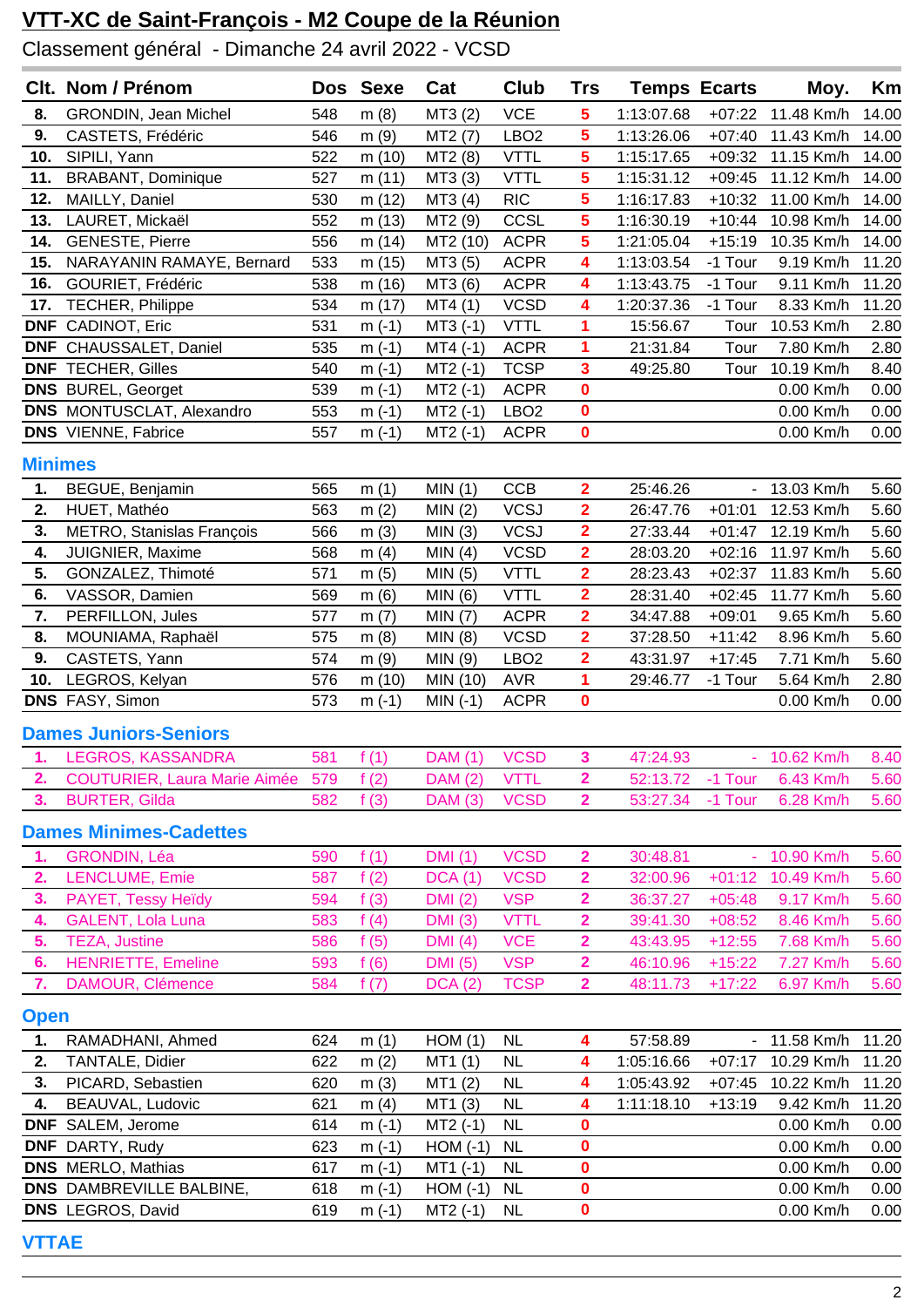Classement général - Dimanche 24 avril 2022 - VCSD

|                 | Clt. Nom / Prénom               |     | Dos Sexe | Cat            | Club        | <b>Trs</b>              | <b>Temps Ecarts</b> |                          | Moy.               | Km    |
|-----------------|---------------------------------|-----|----------|----------------|-------------|-------------------------|---------------------|--------------------------|--------------------|-------|
| 1.              | YEN PON, Pascal                 | 606 | m(1)     | VAE(1)         | <b>ACPR</b> | 6                       | 55:15.57            | $\overline{\phantom{a}}$ | 18.24 Km/h         | 16.80 |
| 2.              | ESTELLE, Rémi                   | 462 | m(2)     | MT1(1)         | <b>AVR</b>  | 6                       | 55:16.28            | $+00:00$                 | 18.23 Km/h         | 16.80 |
| 3.              | PIGNOLET, Fabrice               | 608 | m(3)     | VAE(2)         | <b>AVR</b>  | 6                       | 57:59.08            | $+02:43$                 | 17.38 Km/h         | 16.80 |
| 4.              | SEVERIN, Pascal                 | 605 | m $(4)$  | VAE(3)         | <b>ACPR</b> | 6                       | 58:07.09            | $+02:51$                 | 17.34 Km/h         | 16.80 |
| 5.              | MICHEL, Jean Noël               | 609 | m(5)     | VAE(4)         | <b>AVR</b>  | 6                       | 59:20.01            | $+04:04$                 | 16.98 Km/h         | 16.80 |
| 6.              | SEVETIAYE, Rodolphe             | 610 | m(6)     | <b>VAE NL</b>  | <b>NL</b>   | 6                       | 1:01:26.55          | $+06:10$                 | 16.40 Km/h         | 16.80 |
| 7.              | ASSON, Loïc                     | 607 | m(7)     | <b>VAE</b> (5) | <b>ACPR</b> | 6                       | 1:02:14.69          | $+06:59$                 | 16.19 Km/h         | 16.80 |
| 8.              | DORIS, Alexandre                | 613 | m(8)     | <b>VAE NL</b>  | NL          | 6                       | 1:03:54.06          | $+08:38$                 | 15.77 Km/h         | 16.80 |
| 9.              | LEGROS, Sébastien               | 612 | m(9)     | <b>VAE NL</b>  | <b>NL</b>   | 5                       | 55:34.58            | -1 Tour                  | 15.11 Km/h         | 14.00 |
| 10.             | <b>BOURGAGROU, Patrick</b>      | 598 | m (10)   | <b>VAE</b> (6) | <b>ACPR</b> | 5                       | 1:00:42.86          | -1 Tour                  | 13.83 Km/h         | 14.00 |
| 11.             | BOYER, Mickael                  | 611 | m(11)    | <b>VAE NL</b>  | <b>NL</b>   | 5                       | 1:01:50.71          | -1 Tour                  | 13.58 Km/h         | 14.00 |
| 12.             | Grosset, Olivier                | 800 | m (12)   | <b>VAE</b> (7) | <b>AVR</b>  | 5                       | 1:03:01.06          | -1 Tour                  | 13.32 Km/h         | 14.00 |
| 13.             | PAYET, Julie                    | 600 | f(1)     | <b>VAE (1)</b> | <b>ACPR</b> | 5                       | 1:04:27.14          | -1 Tour                  | 13.03 Km/h         | 14.00 |
|                 | <b>Benjamins</b>                |     |          |                |             |                         |                     |                          |                    |       |
| 1.              | DIJOUX, Adrien Wilson           | 626 | m(1)     | BE (1)         | <b>VCSD</b> | 3                       | 15:09.30            |                          | - 23.75 Km/h       | 6.00  |
| 2.              | HOARAU, Noah                    | 628 | m(2)     | BE (2)         | <b>ACPR</b> | 3                       | 15:30.32            | $+00:21$                 | 23.21 Km/h         | 6.0C  |
| 3.              | GRONDIN, Benjamin               | 638 | m(3)     | BE (3)         | <b>VCSR</b> | 3                       | 16:50.05            | $+01:40$                 | 21.38 Km/h         | 6.00  |
| 4.              | <b>BEGUE, Emy Marie</b>         | 629 | f(1)     | BE (1)         | <b>CCB</b>  | 3                       | 16:52.54            | $+01:43$                 | 21.33 Km/h         | 6.00  |
| 5.              | <b>METRO, Laurianne Chantal</b> | 633 | f(2)     | BE (2)         | <b>VCSJ</b> | 3                       | 17:08.64            | $+01:59$                 | 20.99 Km/h         | 6.00  |
| 6.              | SIPILI, Tom                     | 630 | m $(4)$  | BE (4)         | <b>VTTL</b> | 3                       | 17:10.74            | $+02:01$                 | 20.95 Km/h         | 6.00  |
| 7.              | PAYET, Terry                    | 625 | m(5)     | BE (5)         | <b>ACPR</b> | 3                       | 17:22.26            | $+02:12$                 | 20.72 Km/h         | 6.00  |
| 8.              | <b>GONTHIER, Léane</b>          | 634 | f(3)     | <b>BE</b> (3)  | <b>VCSJ</b> | 3                       | 17:52.66            | $+02:43$                 | 20.13 Km/h         | 6.00  |
| 9.              | GRONDIN, Kenjy                  | 632 | m(6)     | BE (6)         | <b>ACPR</b> | $\overline{\mathbf{3}}$ | 18:22.92            | $+03:13$                 | 19.58 Km/h         | 6.0C  |
| 10.             | CLAPIER, Baptiste               | 639 | m(7)     | BE (7)         | <b>VCE</b>  | 3                       | 18:23.99            | $+03:14$                 | 19.56 Km/h         | 6.00  |
| 11.             | LEGROS, Eva                     | 641 | f(4)     | <b>BE</b> (4)  | <b>TCSP</b> | 3                       | 19:40.87            | $+04:31$                 | 18.29 Km/h         | 6.00  |
| 12.             | LEBON, Darren                   | 635 | m(8)     | BE (8)         | 4C          | 3                       | 21:47.58            | $+06:38$                 | 16.51 Km/h         | 6.0C  |
| 13.             | BASQUE, Devon Phil              | 637 | m(9)     | BE (9)         | <b>VCSR</b> | 3                       | 22:40.99            | $+07:31$                 | 15.87 Km/h         | 6.0C  |
| 14.             | PAYET, Matéo Nathan             | 643 | m(10)    | BE (10)        | <b>CCPI</b> | $\overline{\mathbf{2}}$ | 15:22.63            | -1 Tour                  | 15.60 Km/h         | 4.00  |
| 15.             | LAURET, Benjamin Clément        | 640 | m (11)   | BE (11)        | <b>VSP</b>  | $\overline{\mathbf{2}}$ | 15:46.45            | -1 Tour                  | 15.21 Km/h         | 4.00  |
| 16.             | LEGROS, Maya                    | 642 | f(5)     | <b>BE</b> (5)  | <b>TCSP</b> | $\overline{2}$          | 15:56.36            | -1 Tour                  | 15.05 Km/h         | 4.00  |
|                 | 17. VON PINE, Kalel             | 644 | m(12)    | BE (12)        | <b>SMVC</b> | $\overline{2}$          | 19:09.30            |                          | -1 Tour 12.52 Km/h | 4.00  |
|                 | DNS MARGUERITE, Noah            | 627 | $m(-1)$  | BE (-1)        | <b>BCO</b>  | $\mathbf 0$             |                     |                          | 0.00 Km/h          | 0.00  |
|                 | <b>DNS</b> GRONDIN, Maëlys      | 636 | f $(-1)$ | $BE(-1)$       | <b>VSP</b>  | $\mathbf 0$             |                     |                          | 0.00 Km/h          | 0.00  |
| <b>Pupilles</b> |                                 |     |          |                |             |                         |                     |                          |                    |       |
| 1.              | BENARD, Enzo René Emmanuel      | 720 | m(1)     | PU(1)          | <b>VCSD</b> | 4                       | 07:07.73            | $\blacksquare$           | 16.83 Km/h         | 2.0C  |
| 2.              | MASCRIER, Paco                  | 646 | m(2)     | <b>PU (2)</b>  | <b>VTTL</b> | 4                       | 07:16.00            | $+00:08$                 | 16.51 Km/h         | 2.0C  |
| 3.              | DAMOUR, Cléo Gabriel            | 645 | m(3)     | PU (3)         | <b>TCSP</b> | 4                       | 07:19.26            | $+00:11$                 | 16.39 Km/h         | 2.0C  |
| 4.              | <b>BULIN, Soundaram</b>         | 647 | m $(4)$  | PU(4)          | <b>VSP</b>  | 4                       | 07:55.26            | $+00:47$                 | 15.14 Km/h         | 2.0C  |
| 5.              | ROBERT, Kurtys                  | 701 | m(5)     | <b>PU</b> (5)  | <b>ACPR</b> | 4                       | 08:10.91            | $+01:03$                 | 14.66 Km/h         | 2.0C  |
| 6.              | <b>CLOTAGATIDE FONTAINE,</b>    | 650 | f(1)     | PU(1)          | <b>VTTL</b> | 4                       | 08:16.82            | $+01:09$                 | 14.49 Km/h         | 2.00  |
| 7.              | <b>HUET, Mathilde</b>           | 648 | f(2)     | <b>PU (2)</b>  | <b>VCSJ</b> | 4                       | 08:50.29            | $+01:42$                 | 13.57 Km/h         | 2.00  |
| 8.              | BENARD, Julien Adam             | 704 | m(6)     | <b>PU</b> (6)  | <b>VCSJ</b> | 4                       | 08:51.74            | $+01:44$                 | 13.54 Km/h         | 2.0C  |
| 9.              | MUSSARD, Etienne                | 649 | m(7)     | <b>PU (7)</b>  | <b>CCPI</b> | 4                       | 08:51.79            | $+01:44$                 | 13.53 Km/h         | 2.0C  |
| 10.             | SEVETIAYE AREQUIOM, Nalhan      | 703 | m(8)     | <b>PU (8)</b>  | <b>CCPI</b> | 4                       | 09:06.14            | $+01:58$                 | 13.18 Km/h         | 2.0C  |
| 11.             | <b>GALENT, Noémie Andréa</b>    | 705 | f(3)     | <b>PU (3)</b>  | <b>VTTL</b> | 4                       | 09:20.83            | $+02:13$                 | 12.83 Km/h         | 2.00  |
| 12.             | MOUNIAMA, Candice               | 707 | f(4)     | PU(4)          | <b>VCSD</b> | 4                       | 09:25.45            | $+02:17$                 | 12.73 Km/h         | 2.00  |
| 13.             | HAFIZOU, Mattis                 | 723 | m(9)     | PU (9)         | <b>CCB</b>  | 3                       | 08:38.64            | -1 Tour                  | 10.41 Km/h         | 1.5C  |
| 14.             | LEBON, Anna                     | 706 | f(5)     | <b>PU</b> (5)  | <b>ACPR</b> | 3                       | 09:48.46            | -1 Tour                  | 9.17 Km/h          | 1.5C  |
| 15.             | RASSABY, Krishna                | 710 | m (10)   | PU (10)        | <b>VCE</b>  | 3                       | 12:25.89            | -1 Tour                  | 7.23 Km/h          | 1.5C  |
| 16.             | PICARD LALLEMAND, Adam          | 724 | m (11)   | PU (11)        | <b>VCSJ</b> | $\overline{2}$          | 07:30.95            | -2 Tour                  | 7.98 Km/h          | 1.00  |
|                 | <b>DNF</b> BELIN, Chrismael     | 717 | $m(-1)$  | $PU(-1)$       | <b>SMVC</b> | 1                       | 02:40.60            | Tour                     | 11.20 Km/h         | 0.5C  |
|                 | DNS MONIER, Enoha               | 725 | $m(-1)$  | $PU(-1)$       | <b>ACPR</b> | $\mathbf 0$             |                     |                          | 0.00 Km/h          | 0.00  |
|                 |                                 |     |          |                |             |                         |                     |                          |                    |       |